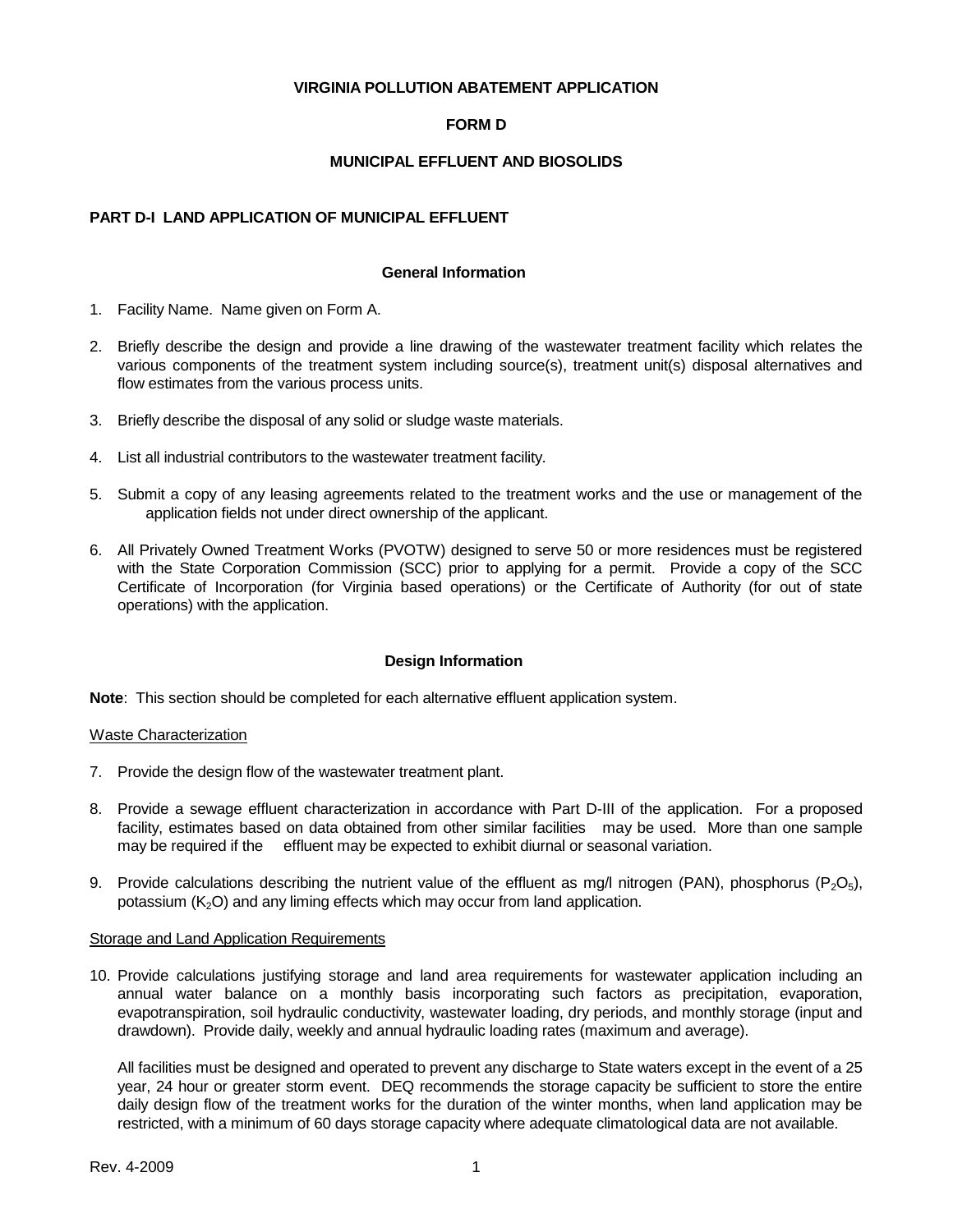11. Provide calculations justifying the land area requirements for land application of sewage effluent taking into consideration average productivity group, crop(s) to be grown and most limiting factor(s), specifically PAN, metal loadings, and Sodium Adsorption Ratio (SAR) or Exchangeable Sodium, where applicable. Demonstrate the most limiting factor for land application on an annual and site life basis.

# **Site Characterization**

**Note**: A site characterization is required for each land application site on a field by field basis and for each storage facility. Site booklets organized by Operator/Land Owner and County are preferred.

Divide the land application site into individualized units of fields on the basis of agronomic management practices. For example, soils which are similar for productivity or pH adjustment which are adjacent to each other should be grouped as one field if they can be anticipated to receive effluent on similar schedules. Distinctly different soils which may require different agronomic management should be designated separately. For convenience in meeting permit reporting requirements, keep field units small.

- 12. Provide a general location map which clearly indicates the location of all the land application sites related to this permit application. (See General Instructions for Map Requirements.)
- 13. Provide a topographic map of sufficient scale (5 foot contour preferred) clearly showing the location of the following features within 0.25 mile of the site. More than one map may be required if the land application site(s) or treatment/storage facilities are not in close proximity. Provide a legend and approximate scale. Clearly mark field and property boundaries. (See Instructions for map requirements.)
	- a. Proposed or existing ground water monitoring wells
	- b. General direction of ground water movement
	- c. Water wells, abandoned or operating
	- d. Surface waters
	- e. Springs
	- f. Public water supply(s)
	- g. Sinkholes
	- h. Underground and/or surface mines
	- i. Mine pool (or other) surface water discharge points
	- j. Mining spoil piles and mine dumps
	- k. Quarry(s)
	- l. Sand and gravel pits
	- m. Gas and oil wells
	- n. Diversion ditch(s)
	- o. Agricultural drainage ditch(s)
	- p. Occupied dwellings, including industrial and commercial establishments
	- q. Landfills or dumps
	- r. Other unlined impoundments
	- s. Septic tanks and drainfields
	- t. Injection wells
	- u. Rock outcrops
- 14. For each land application site, provide a site plan, preferably topographically based, of sufficient detail to clearly show any landscape features which require buffer zones or may limit land application. Clearly show the field boundaries, property lines, and the location of any subsurface agricultural drainage tile, as appropriate.

Provide a site plan legend which identifies the following landscape features:

- a. Drainage ways
- b. Rock outcrops
- c. Sink holes
- d. Drinking water wells and springs
- e. Monitoring wells
- f. Property lines

Rev. 4-2009 2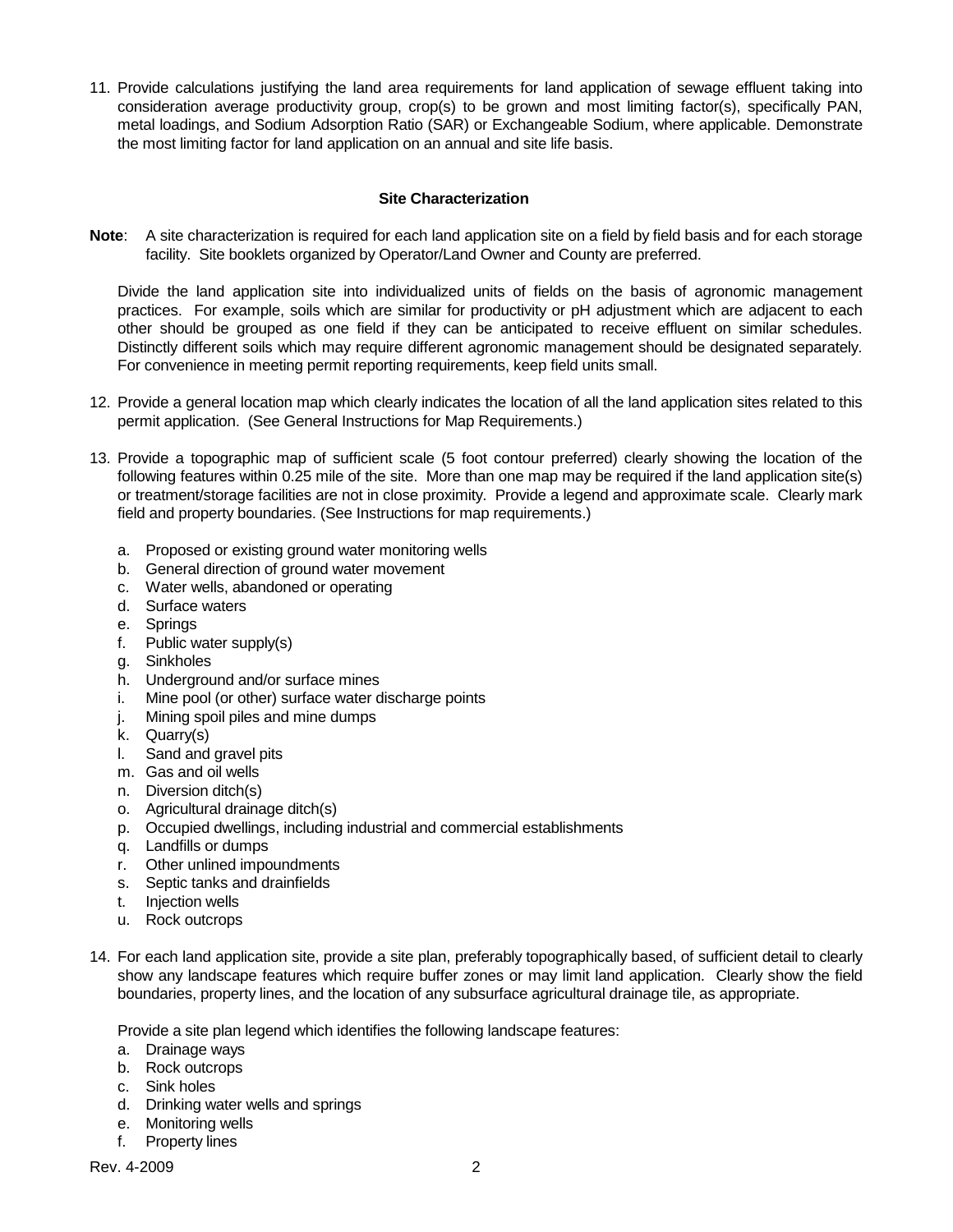- g. Roadways
- h. Occupied dwellings
- i. Slopes (greater than 8% by slope class)
- j. Wet spots
- k. Severe erosion
- l. Frequently flooded soils (SCS designation)
- m. Surface waters
- 15. Provide a detailed soil survey map, preferably photographically based, with the field boundaries clearly marked. (A USDA-SCS soil survey map should be provided, if available.)

Provide a detailed legend for each soil survey map which uses accepted USDA-SCS descriptions of the typifying pedon for each soil series (soil type). Complex associations may be described as a range of characteristics. Soil descriptions should include the following information:

- a. Soil symbol
- b. Soil series, textural phase and slope class
- c. Depth to seasonal high water table
- d. Depth to bedrock
- e. Estimated productivity group (for the proposed crop rotation).
- f. Estimated infiltration rate (surface soil)
- g. Estimated permeability of most restrictive subsoil layer
- 16. Representative soil borings and test pits to a depth of five feet or to bedrock if shallower, are to be coordinated for the typifying pedon of each soil series (soil type). Soil descriptions shall include as a minimum the following information:
	- a. Soil symbol
	- b. Soil series, textural phase and slope class
	- c. Depth to seasonal high water table
	- d. Depth to bedrock
	- e. Estimated productivity group (for the proposed crop rotation).
	- f. Estimated infiltration rate (surface soil)
	- g. Estimated permeability of most restrictive subsoil layer
- 17. Collect and analyze soil samples for the following parameters for each field, weighted to best represent each of the soil borings performed for Item l6.
	- a. Soil organic matter (%)
	- b. Soil pH (std. units)
	- c. Cation exchange capacity (meg/l00g)
	- d. Total nitrogen (ppm)
	- e. Organic nitrogen (ppm)
	- f. Ammonia nitrogen (ppm)
	- g. Nitrate nitrogen (ppm)
	- h. Available phosphorus (ppm)
	- i. Exchangeable sodium (mg/l00g)
	- j. Exchangeable calcium (mg/l00g)
	- k. Copper (ppm)
	- l. Nickel (ppm)
	- m. Zinc (ppm)
	- n. Cadmium (ppm)
	- o. Lead (ppm)
	- p. Chromium (ppm)
	- q. Manganese (ppm)
	- r. Particle size analysis or USDA textural estimate (%)
	- s. Hydraulic conductivity (in/hr.)